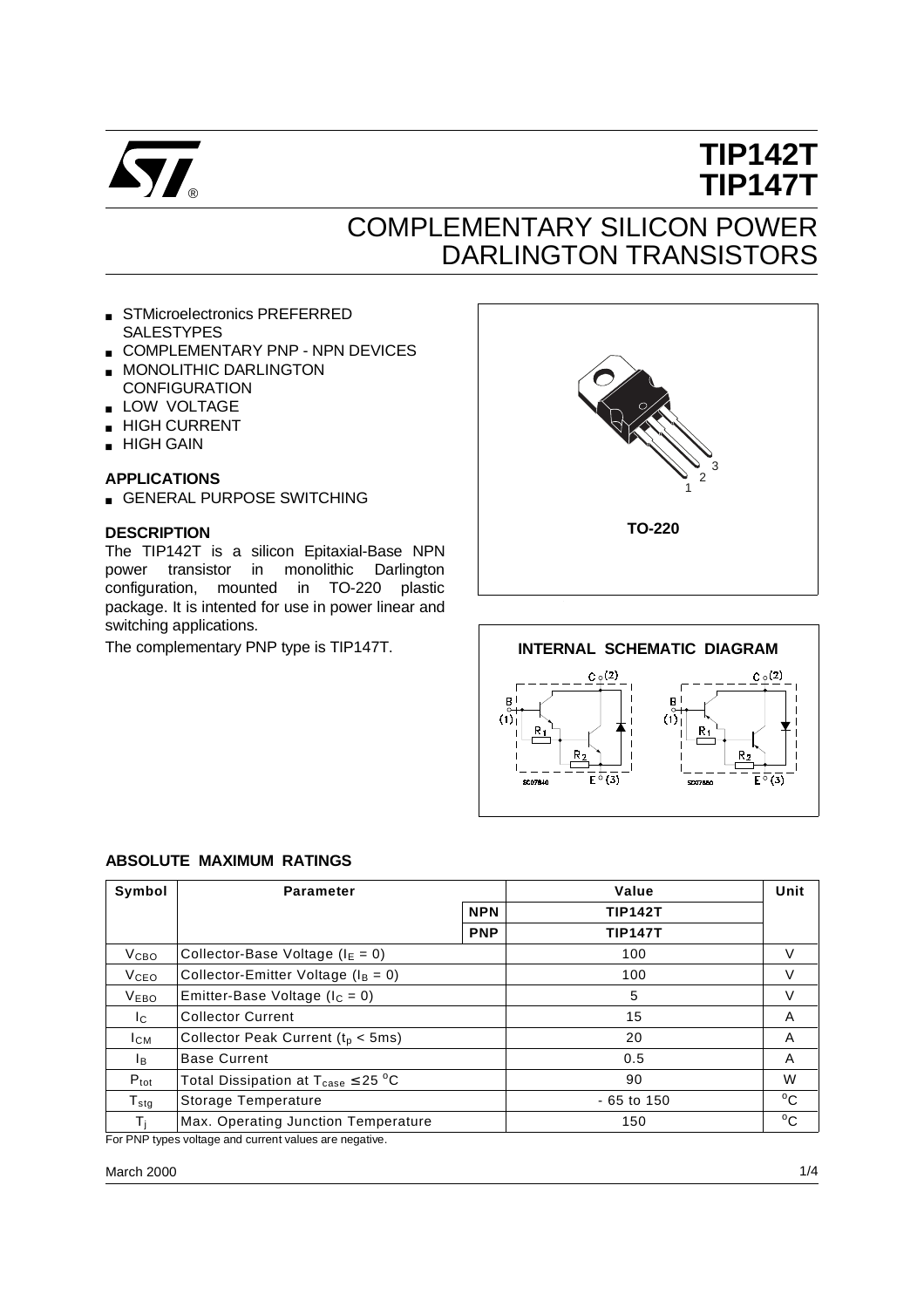## **THERMAL DATA**

| Thermal Resistance Junction-case<br>Max<br>K <sub>thi-case</sub> | .38 | $\rm ^{o}C/W$ |
|------------------------------------------------------------------|-----|---------------|
|------------------------------------------------------------------|-----|---------------|

## **ELECTRICAL CHARACTERISTICS**  $(T_{\text{case}} = 25 \text{ °C}$  unless otherwise specified)

| Symbol                  | <b>Parameter</b>                                       | <b>Test Conditions</b>          | Min.                                           | Typ.        | Max.     | Unit   |          |
|-------------------------|--------------------------------------------------------|---------------------------------|------------------------------------------------|-------------|----------|--------|----------|
| $_{\text{LBO}}$         | <b>Collector Cut-off</b><br>Current $(I_E = 0)$        | $V_{CB} = 100 V$                |                                                |             |          | 1      | mA       |
| ICEO.                   | <b>Collector Cut-off</b><br>Current $(I_B = 0)$        | $V_{CE} = 50 V$                 |                                                |             |          | 2      | mA       |
| <b>IEBO</b>             | <b>Emitter Cut-off Current</b><br>$(lC = 0)$           | $V_{FB} = 5 V$                  |                                                |             |          | 2      | mA       |
| $VCEO(sus)^*$           | Collector-Emitter<br>Sustaining Voltage<br>$(I_B = 0)$ | $c = 30$ mA                     |                                                | 100         |          |        | $\vee$   |
| $VCE(sat)^*$            | Collector-Emitter<br><b>Saturation Voltage</b>         | $c = 5A$<br>$c = 10 A$          | $I_B = 10 \text{ mA}$<br>$I_B = 40 \text{ mA}$ |             |          | 2<br>3 | $\vee$   |
| $V_{BE(on)}$ *          | Base-Emitter Voltage                                   | $c = 10$ A                      | $V_{CE} = 4 V$                                 |             |          | 3      | V        |
| $h_{FE}$ *              | <b>DC Current Gain</b>                                 | $c = 5A$<br>$c = 10 A$          | $V_{CE} = 4 V$<br>$VCF = 4 V$                  | 1000<br>500 |          |        |          |
| ton<br>t <sub>off</sub> | RESISTIVE LOAD<br>Turn-on Time<br>Turn-off Time        | $c = 10 A$<br>$I_{B2} = -40$ mA | $I_{B1} = 10$ mA<br>$R_1 = 3 \Omega$           |             | 0.9<br>4 |        | μs<br>μs |

For PNP types voltage and current values are negative.

∗ Pulsed: Pulse duration = 300 µs, duty cycle 1.5 %.

 $\sqrt{27}$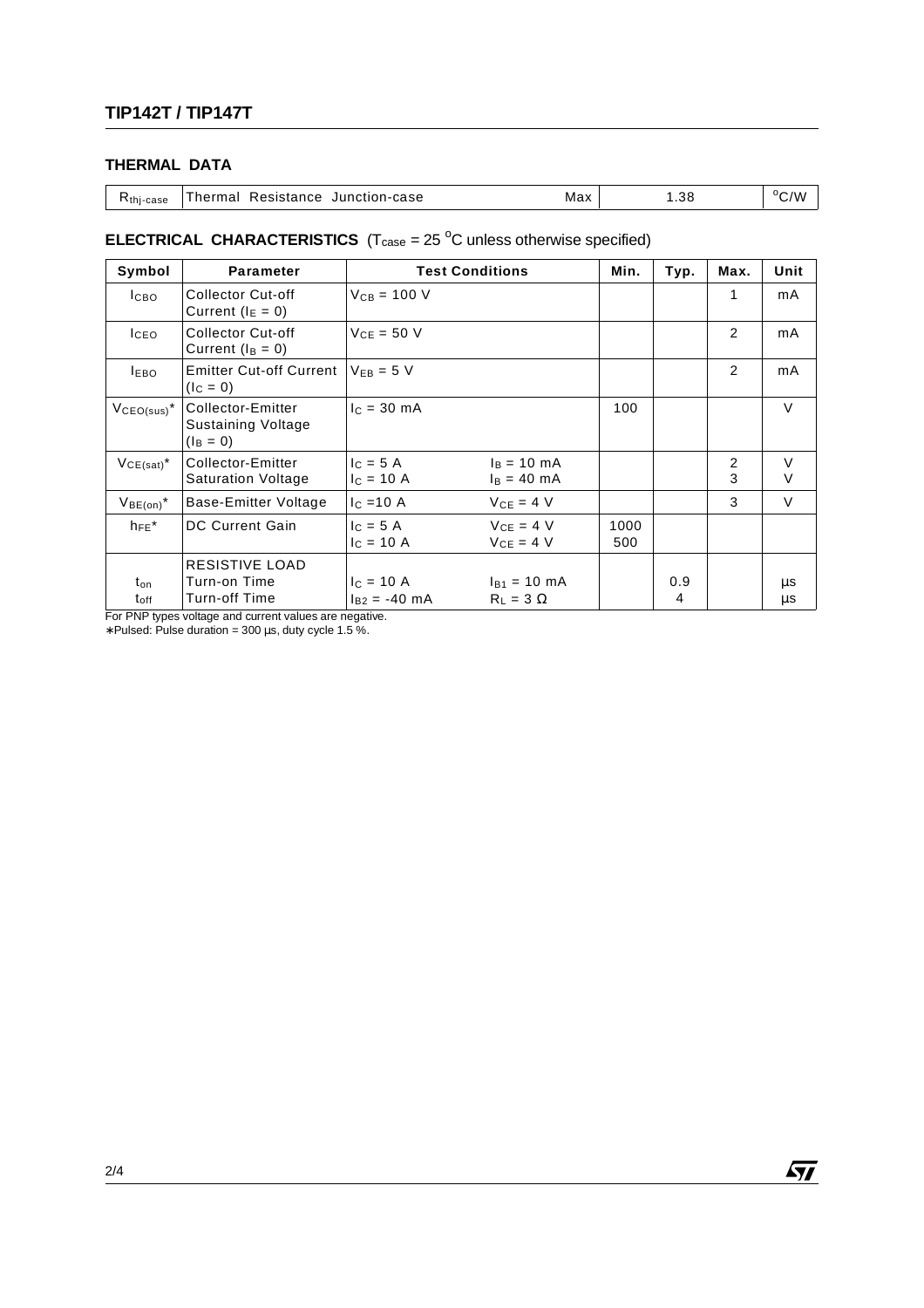| DIM.           | mm    |      |       | inch  |       |       |
|----------------|-------|------|-------|-------|-------|-------|
|                | MIN.  | TYP. | MAX.  | MIN.  | TYP.  | MAX.  |
| A              | 4.40  |      | 4.60  | 0.173 |       | 0.181 |
| $\mathsf C$    | 1.23  |      | 1.32  | 0.048 |       | 0.051 |
| D              | 2.40  |      | 2.72  | 0.094 |       | 0.107 |
| D <sub>1</sub> |       | 1.27 |       |       | 0.050 |       |
| E              | 0.49  |      | 0.70  | 0.019 |       | 0.027 |
| F              | 0.61  |      | 0.88  | 0.024 |       | 0.034 |
| F <sub>1</sub> | 1.14  |      | 1.70  | 0.044 |       | 0.067 |
| F <sub>2</sub> | 1.14  |      | 1.70  | 0.044 |       | 0.067 |
| G              | 4.95  |      | 5.15  | 0.194 |       | 0.203 |
| G <sub>1</sub> | 2.4   |      | 2.7   | 0.094 |       | 0.106 |
| H <sub>2</sub> | 10.0  |      | 10.40 | 0.393 |       | 0.409 |
| L2             |       | 16.4 |       |       | 0.645 |       |
| L4             | 13.0  |      | 14.0  | 0.511 |       | 0.551 |
| L <sub>5</sub> | 2.65  |      | 2.95  | 0.104 |       | 0.116 |
| L <sub>6</sub> | 15.25 |      | 15.75 | 0.600 |       | 0.620 |
| L7             | 6.2   |      | 6.6   | 0.244 |       | 0.260 |
| L9             | 3.5   |      | 3.93  | 0.137 |       | 0.154 |
| DIA.           | 3.75  |      | 3.85  | 0.147 |       | 0.151 |





 $\overline{SI}$